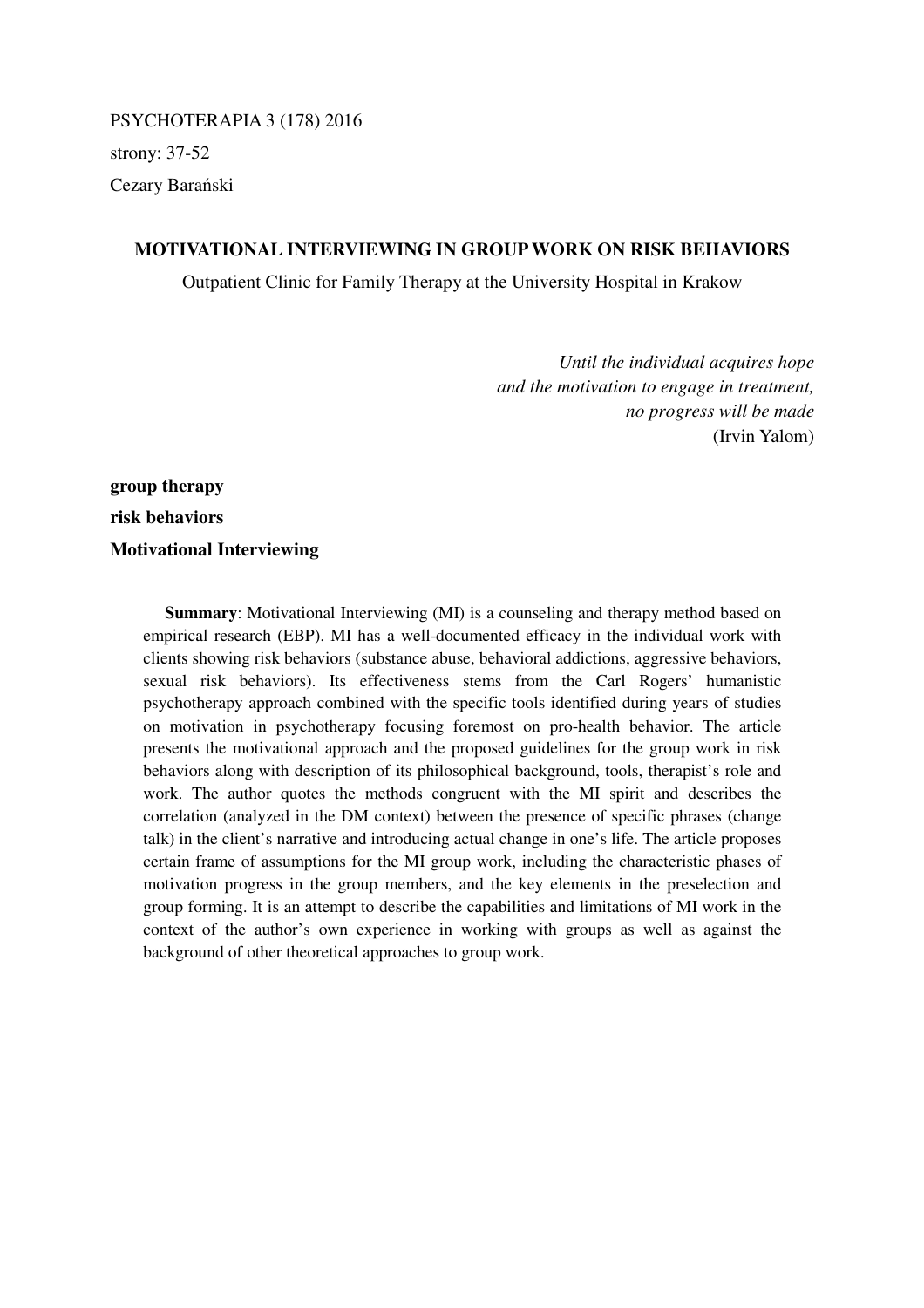# **Introduction**

Motivational Interviewing  $(MI)^{1}$  is a method which effectiveness in individual work is well documented (more than 1,000 publications in EBSCO database). The source of the theoretical basis for MI are clinical trials of people addicted to or abusing substances. MI was created as a grounded theory. Data from evaluation of therapeutic interventions made by competent judges were combined with the theoretical assumptions of humanistic psychotherapy. The first observations showed that therapists who use most of interventions which express empathy had the highest percentage of patients introducing and maintaining pro-health changes. Miller and Rollnick [1] in studies on the effectiveness of therapeutic effects proved the thesis, that the motivation of individuals is an important factor in the occurrence of a change, and the motivation of the patient/client is closely dependent on the skill of the clinician in terms of its extraction and amplification. In building of motivation not only the context of relationships occurred to be important, but also its dynamics and multidimensional character. The authors developed a method of high efficiency, which combines humanistic philosophy of Carl Rogers with a precisely defined work tools. The creators of MI characterize it as follows: "Motivational Interviewing is a collaborative, goaloriented style of communication with particular attention to the language of change. It is designed to strengthen personal motivation for and commitment to a specific goal by eliciting and exploring the person's own reasons for change within an atmosphere of acceptance and compassion" [1, p. 55]. This paper presents motivational interviewing describing the key phenomenon of ambivalence in this approach and the so-called change talk, which is a variable that explains the existence of a new adaptive behavior. This article proposes guidelines for the group work using MI method taking into account the specific steps associated with the development of group motivation and the key elements in the selection of participants and forming. Reflections on the use of MI in groups are directly related to the therapeutic work of the author and based on therapeutic experience gained while trying to implement this method in his groups.

#### **The effectiveness of motivational interviewing in risk behaviors**

 The described approach is used in the short-term work with people showing risk behaviors and in motivational sessions to undertake treatment. In case of methadone abusers one motivational session preceding the participation in therapy decreased the rate of drop out from 49% to 30% [2]. Another study [3] shows that participation in the motivational session causes greater involvement in the process of therapy, and at the end of the three-month therapy 64% of participants remained abstinent or declared no symptoms, in contrast to the control group (29% of people), whose therapy was not preceded by motivational session. Lounadhl and Burke [4] in the study "Omnibus" compared the efficacy of MI and other approaches in four different meta-analyzes with regard to various risk behaviors (alcohol abuse, drug abuse, gambling, sexual risk behavior etc.). In the meta-analyses, MI effectiveness indicator was higher by 2%, 3%, 13% and 15% compared with the subjects who

 $\overline{a}$ 

<sup>&</sup>lt;sup>1</sup> In the text the author uses the following terms interchangeably: motivational approach, interviewing, motivational interviewing, MI, which refer to —Motivational Interviewing (MI)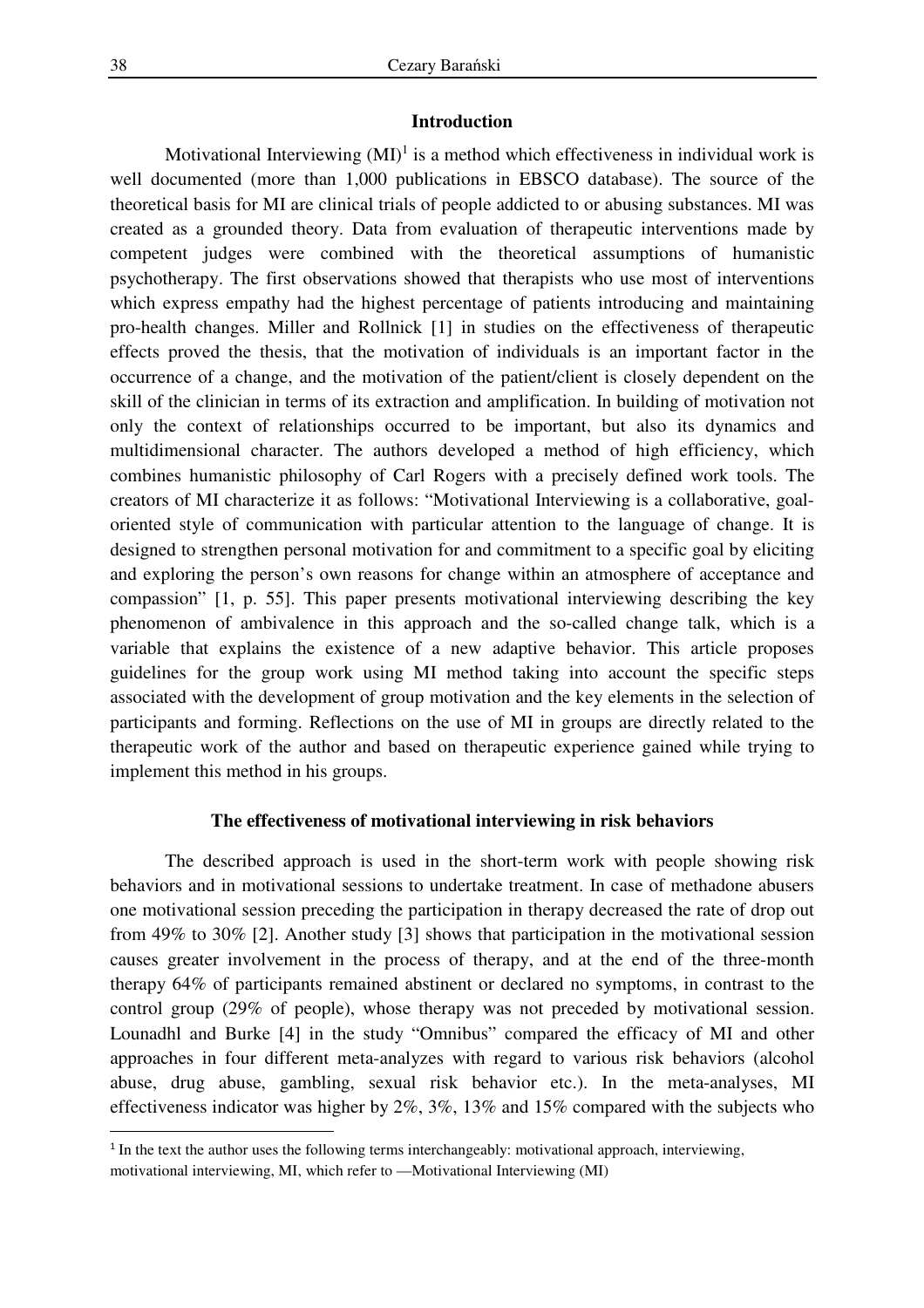participated in other types of assistance interventions (CBT, 12 steps program). The effectiveness of MI was the highest in relation to alcohol abusers.

 In MATCH project (one of the largest studies on the effectiveness of treatment of addicts conducted in 1997/1998) studied the impact of different therapeutic methods in two groups of addicted patients (952 outpatients and 774 hospitalized patients). The subjects participated in four MI sessions in the  $1<sup>st</sup>$ ,  $2<sup>nd</sup>$ ,  $6<sup>th</sup>$  and  $12<sup>th</sup>$  week, compared with twelve sessions conducted in the cognitive-behavioral approach, and the 12 steps approach. The comparison included the following variables: the percentage of days abstinent (PDA) and the average number of drinks per one day (DOD). In the follow-up study after the first and the third year the comparable level of improvement in 2/3 of participants was observed in all three interventions [4]. The main difference resulting from the study concerned several times smaller amount of MI sessions [4].

When working with teenagers, the interviewing can be even more promising. A group of youth after one motivational conversation participated in 17 therapeutic sessions, and its period of abstinence was twice as long as compared with the control group taking part in an average of 6 sessions [5]. Jensen, Cushing et al. [6] analyzed the effectiveness of MI in nineteen studies conducted on a group of teenagers using alcohol, drugs, smoking cigarettes or using several substances at the same time. The studies included the impact of MI conducted in 1–4 sessions (six of these studies included more than one session, thirteen studies were based on one session). Size effect measured with Cohen's d coefficient  $(d = 0.2-0.4$  low value,  $d = 0.4{\text -}0.6$  average value,  $d = 0.6{\text -}1.0$  high value) showed significant efficacy in reducing the amount of used substances in 12 of the 19 studies. In one study the effect was negative, in five studies it was within 0.0–0.18 and in the remaining ones was at a the level of  $0.2 - 0.8$ .

 In conclusion, the results of meta-analyses show high efficiency of interviewing in motivating to undergo therapy and effectiveness in introducing changes in behavior at least at the same level as that of other approaches, but achieved in a smaller number of sessions. Larger amount of MI sessions gives also a greater effect in terms of changing behavior [4].

## **Elements of motivational interviewing**

 Motivational interviewing is a concept of short-term work. It is used in many therapeutic (individual, group, in cognitive-behavioral and systemic therapy) and nontherapeutic contexts (motivation to pharmacotherapy and psychotherapeutic treatment, social assistance, educational and pedagogical support). It is the closest to the idea of humanistic psychotherapy. The most important elements of interviewing: philosophy — the spirit of dialogue, precisely defined tools, working area and the role of the therapist are discussed below.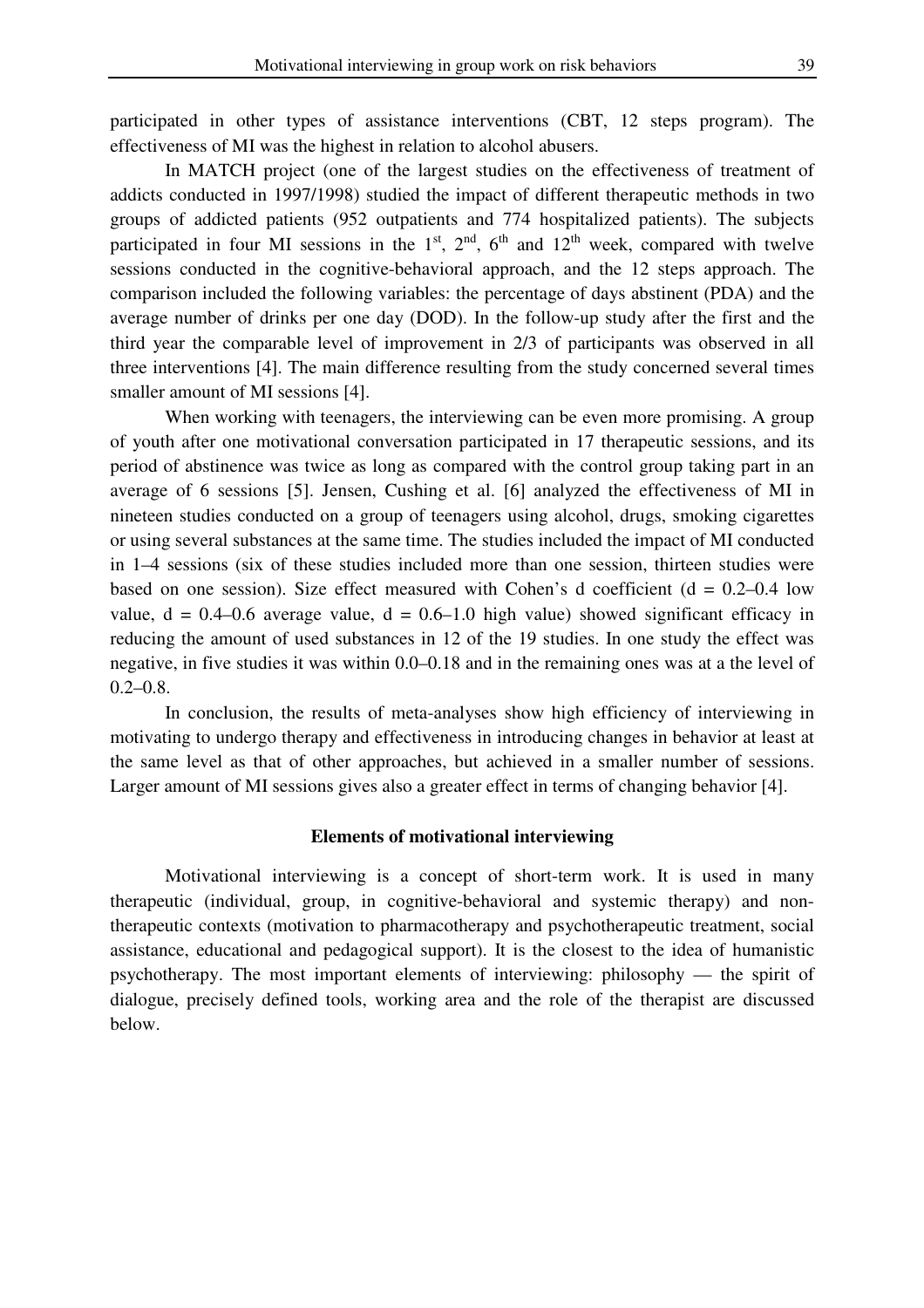## **Philosophy**

 The idea of interviewing is expressed in the assumptions of humanistic psychotherapy of Carl Rogers, which are: absolute respect for the experience and difficulties experienced by a person, empathic communication — that builds the openness and helps to discover and understand the state of mind experienced by difficulties, respect of autonomy (in terms of thoughts, emotions, intentions, decisions, actions and common work area). The person is treated as a partner, and the task of the helper is to work in the area of important ambivalence presented by this person and with taking into account the "change talk".

## **Tools**

 Defined tools to lead a conversation give therapist precise guidelines differentiating interventions at different stages of work. The MI approach takes into account the use of four basic tools. *Open questions,* relevant to the phase of change and the process of cooperation, help to extract the language of change and develop ambivalence, to explore values, objectives, expectations, meaning and intentions. *Reflection* — simple and complex (reflection of ambivalence, needs, emotions, values etc.) allow the client to see a different perspective and develop a new narrative of the problem (for example, anger can be accompanied by a different state of mind — helplessness, sadness, grief, excessive pressure, anxiety, loss of control etc.) and help to enhance the willingness to change. *Reinforcements* are aimed at highlighting the resources, effort and involvement to change, enhance the sense of efficacy and self-esteem. *Summaries* are extended reflections of specific sequence of the process of the interview, they show stage of the work and conclusions (collecting summary), allow to move to another area of motivation (temporary summary), gather information from various stages of the interview and show ambivalence (linking summary ) [1].

## **Working area**

 The main area of work in MI is to develop ambivalence and elicitation of the language of change. Ambivalence is an intrinsic dispute of two adversaries, in which each has its own right. One of them has less experience, the more limited issue, and rarely comes to the fore. The therapist has to help to verbalize these issues and in the development of intrinsic dialogue, intrinsic discussion between the needs, values, or in other words "to support the dialogue Self" [7]. Ambivalence is close to the concepts of cognitive dissonance or intrapsychic conflict, it may also reflect defense mechanisms. It is both, a sign of health, the mechanism pushing for change, the development of creativity, and a signal of stagnation — if it does not find a solution for a long time. A person experiencing ambivalence may experience conflicting emotions, have conflicting thoughts and needs. Cocaine use causes rapid mood changes, brings relief and euphoria, but on the other hand, involves a risk of addiction, social stigma, withdrawal syndrome, health and legal consequences. The longer the duration of ambivalence, the greater the risk of consolidating risk behavior and the higher the level of helplessness in the lack of change. Bringing the language of change is implemented by exploring ambivalence (exploring opposing trends experienced in relation to risk behavior). For example, the reason for alcohol abuse may be an attempt to cope with anxiety, while there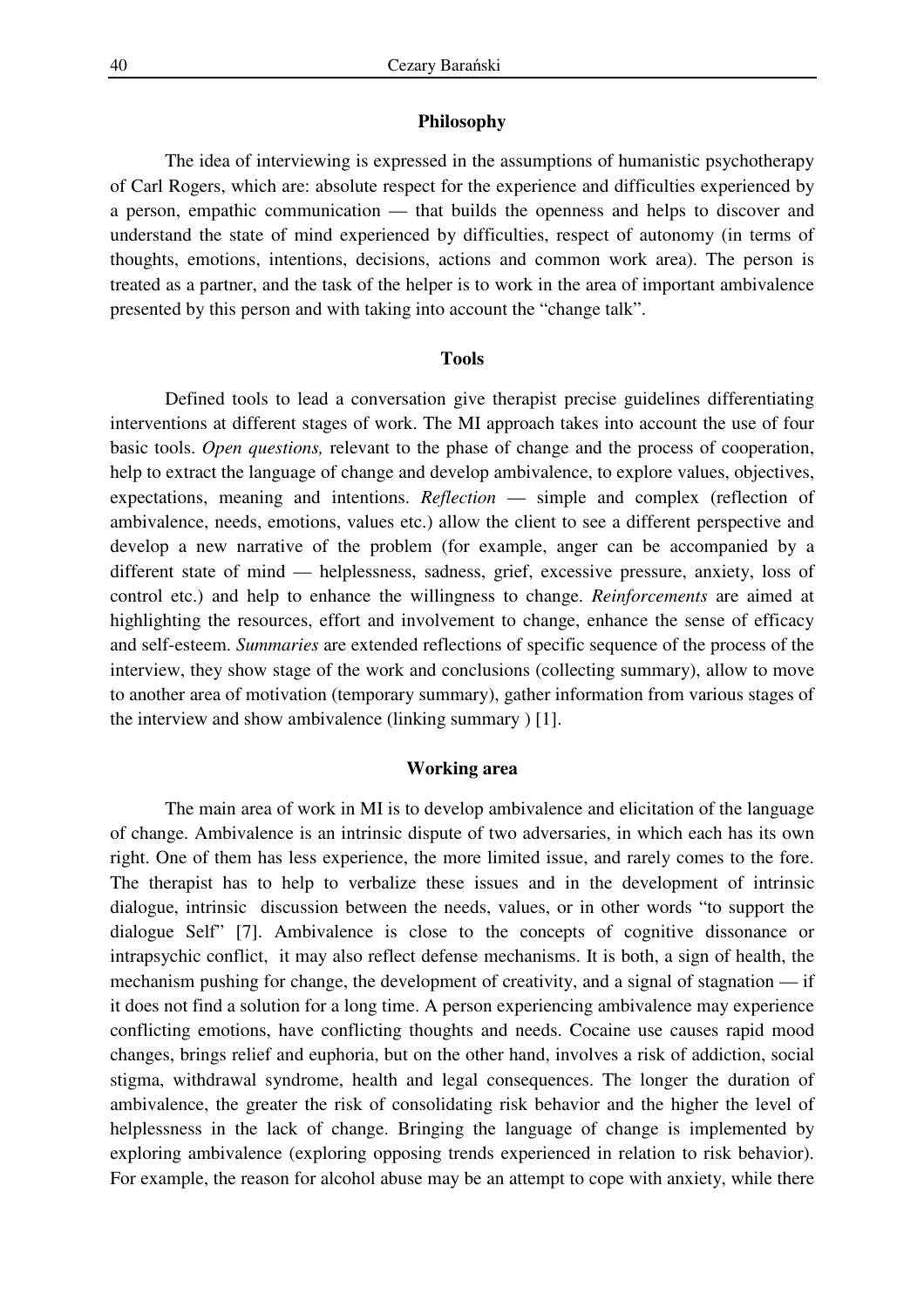may be a danger of family problems or health problems. Developing of ambivalence (the exploration of the source of fear, discovering the values and needs that are in conflict with abuse) and discovering existing resources (one way may be searching for exceptional situations, in which, despite the need to run away into a risk behavior — a person managed to stop or postpone a particular activity) will be crucial for the whole process of motivation. Change talk allows to recognize the willingness to make changes and the possibility of taking activity towards its implementation. Change talk is a form of verbalized self-motivation which reflects a certain state of mind. Change talk is a prelude to the real behavior changes that may occur — as the research showed — up to three years after the session, while sustain talk, identified as resistance to other approaches, is a negative predictor of the effectiveness of therapy [9]. Manifestations of motivation are expressed in the semantics of change talk which is the reverse of sustain talk. White [8], in the field of narrative psychology, said that the extraction of a new narrative about the problem is the beginning of its change. Change talk is preparatory and mobilizing. Preparatory change talk is expressed in the form of:

- desire signaling a push "for": "I want to drink less", "next time I hope to stop the explosion of anger";
- ability to notice one's own resources, that is expressed in hypothetical form: "I would be able to go to the casino less often, if I hadn't met with these people";
- reasons to change "I could live longer, waste less time, money, and I could be in a relationship, if I didn't take drugs";
- needs observed in the imperative: "I have to d something with myself", "This is my responsibility".

 Mobilizing language represents movement toward resolving ambivalence in favor of the change and manifests itself in the form of:

- obligation "I'm not going to go to bed with an unknown man after this weekend party";
- activation "I'm willing to give up my daily glass of beer which is an addition to the dinner";
- taking steps "Since tomorrow I don't take drugs …" [1, 9].

# **The role of the therapist**

 The task of the therapist is to extract and strengthen the motivation. There are some basic rules of conduct.

 Skilful expressing of empathy and acceptance is an attempt to understand the diverse needs and values of the client without issuing judgments, evaluations, criticism, moralizing and using other confrontational tools that Gordon [6] defines as communication blockades. In this approach, empathy is the most important lever of change. The person changes his/her opinion, if he/she feels that the problem may come to the fore in an atmosphere of compassion [1]. The mechanism of influence of empathy on the change has not been fully recognized. Research show that the higher level of empathy coincides with the amount of changes, a time of sustaining a change and less likelihood of drop outs [1, 3].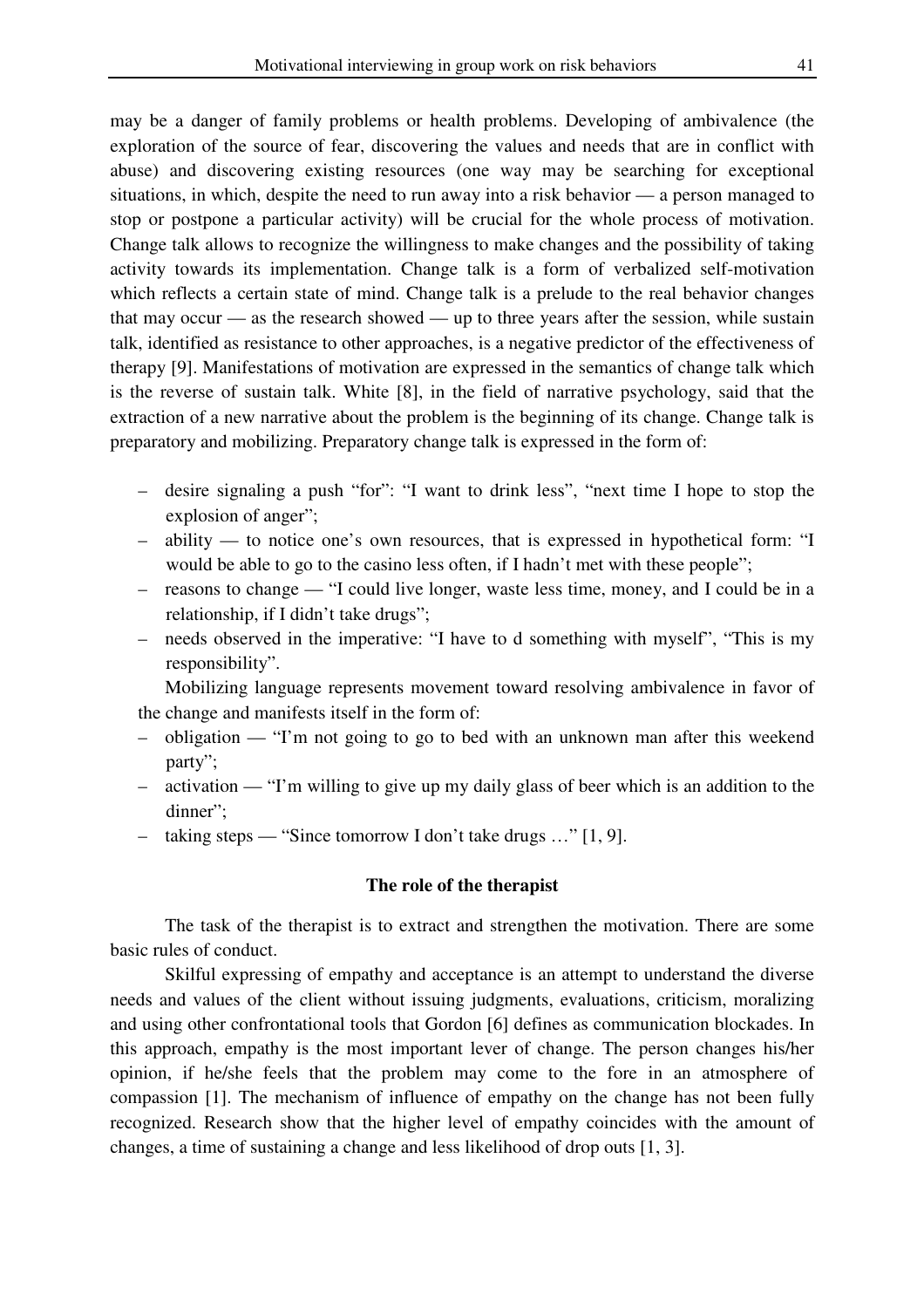Emphasizing ambivalence and contradictions during the conversation brings out the discrepancies between values and actions, between the diverse emotions and needs, between beliefs and decisions [1]. The typical examples are: the simultaneous experience of love and hate, the need for relief and self-destructive actions, the desire to maintain the family and drug abuse.

 Following clients' resistance is accomplished by showing understanding regardless of the context of his problems, life situation, beliefs, values and experiences. According to MI, resistance is a function of the interaction between the client and the therapist. It can grow as a result of the incorrect intervention or intervention inappropriate to the stage of the process and to the stage of change. The resistance may be a manifestation of the therapist's interventions that do not fall within the area of proximal development, inadequate to emotions and needs, and of too fast pace of work. The most common cause of resistance is coercion, lack of readiness to work on something, too strong pressure from the therapist and overly confronting interventions [1].

 Supporting self-efficacy is expressed in avoiding the role of an expert, in strengthening the autonomy and decision-making on the change. Risk behaviors usually are in conflict with the values of the person who takes it, or in conflict with social norms. Taking psychoactive substances, people generally feel anxiety, fear about the health, the opinion of others, and the shame and fear of disclosure. With high probability it can be assumed that an alcohol or drug abuser was confronted or confronted himself/herself with difficulties of changing behavior. A meeting with a specialist in the context of risk behavior often causes huge anxiety. Additional confrontation, especially at the initial stage of work, probably will increase it, activate defense mechanisms, resistance and will delay the change or trigger apparent change. Tension is stronger when the person is more helpless to change his/her behavior. The fact of referring to specialist shows that there is motivation important for change and system of values, that led a person to the decision to seek help. Furthermore, the tension caused by confrontation often leads to conceal risk behavior, causing increased tension and increases the probability of rebound in risky way. Experiences show that addicted patients leaving therapy session deal with everyday tension in the form of substance use, and being ashamed keep this fact from a therapist. Raising tension through interventions such as interpreting, confronting, compliance, suggesting, evaluating, analyzing and diagnosing the problem, proving harm, presenting a critical attitude, by Gordon [10] is defined as communication barriers (roadblocks) that interfere with the exploration of the state of his/her own mind and emphasize the unequal relationship between the therapist and the client. The therapist that is in favor of change, suggesting the need for its implementation before the client will be ready for it, with high probability will cause resistance [1]. An important reason for maintaining risk behavior is the lack of understanding of the problem and acceptance of the weakness by the environment. Growing fear of helplessness and stigmatization heard in the social discourse complicates the situation.

 Foucault [11] emphasizes that intrapsychic difficulties are rooted in the evaluating narrative of persons who have power in society — doctors, therapists, spiritual leaders, politicians [11]. Negative narration about addiction increases conflict in an individual because of difficulties in coping with problem and fear of its disclosure. People who abuse alcohol, smoke during pregnancy, amphetamine users, gamblers or people undertaking sexual risk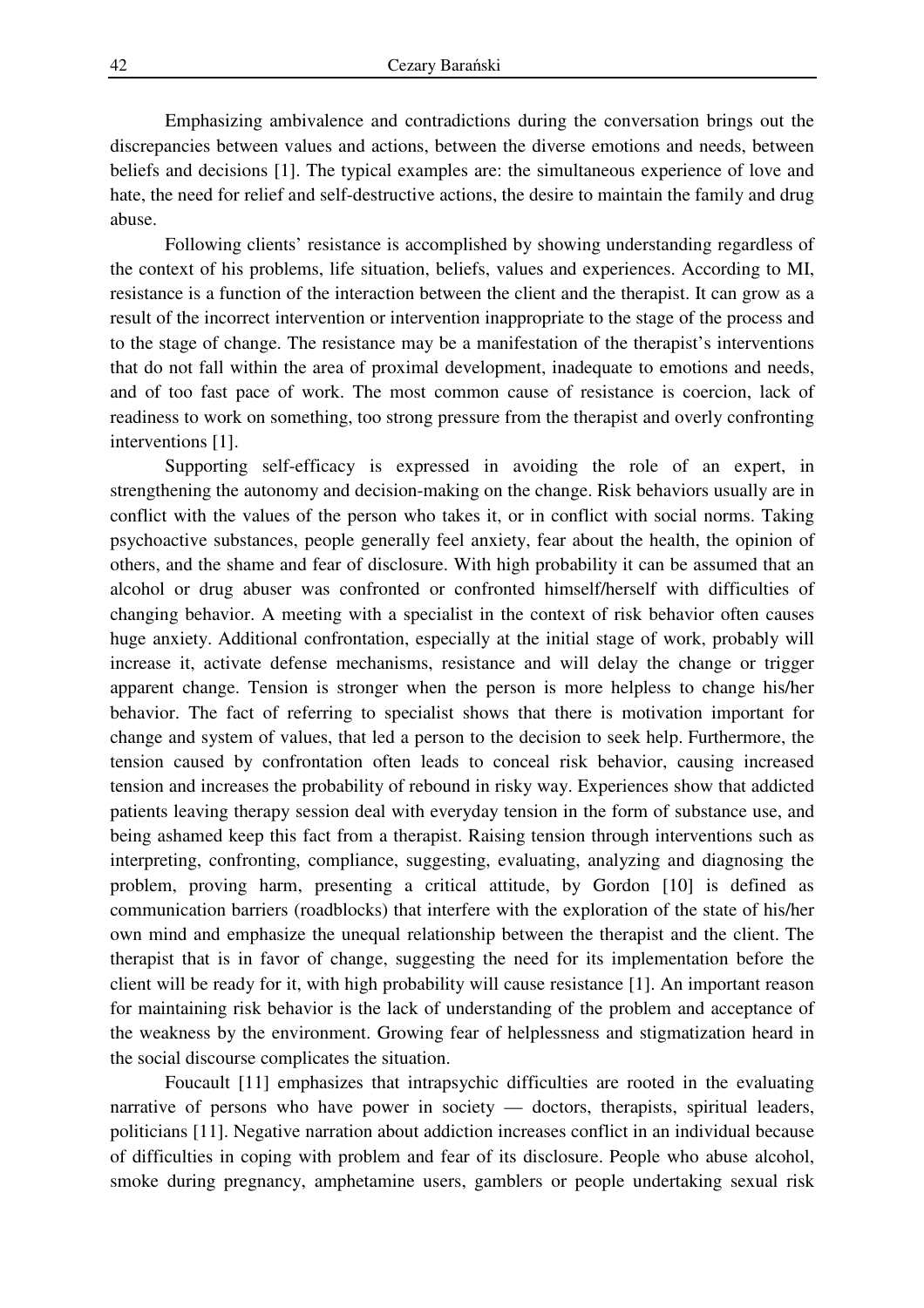behavior can articulate many consequences of their behavior, if they talk with a person that is willing to understand. Building the relevant parameters of cooperation by emphasizing the autonomy will result in freely expressed need for change, simplified exploration of states of mind (emotions, thoughts, needs, intentions), opening the possibility of wider cooperation, activation of the ability to change the perspective and to perceive other arguments. The task of the therapist is to identify these arguments, which may indicate the signals to change (i.e., change talk) and to demonstrate acceptance of and respect for the sustain talk. The therapist can examine what are the benefits and losses associated with the status quo (substance use) and the benefits and losses arising from the change of behavior. The therapist also examines, how psychological needs can be fulfilled without substance use, how to experience relief, reduce anxiety and increase social competence in a different way.

 Motivational approach, unlike many models of addiction treatment, focuses on different parameters of cooperation in pursuit of implementation of humanistic values, with an emphasis on the empowerment of a person having the resources to change. The task of helping person is to support in extraction of these values and to emphasize the sense of agency. A comparison of some theoretical assumptions of work using MI and Minnesota Model — one of the first and most common methods of working with addicts — is presented below.

|                                                       | <b>Motivational Interviewing</b>                                                                                                                                                              | Minnesota Model                                                                                                                                                                                                  |
|-------------------------------------------------------|-----------------------------------------------------------------------------------------------------------------------------------------------------------------------------------------------|------------------------------------------------------------------------------------------------------------------------------------------------------------------------------------------------------------------|
| Goal of help                                          | Goal is determined by the patient, with careful help of<br>the helper to focus on the main problem, and with<br>respect to the autonomy. The purpose may vary on<br>different stages of work. | Goal is defined as work toward maintaining lifelong<br>abstinence from all psychoactive substances.                                                                                                              |
| Scope of help                                         | Help is within the current possibilities of development<br>of the person or in the area of the closest possible<br>change.                                                                    | Maintaining the abstinence, work on the mechanisms of<br>addiction, development of competence serving the life in<br>sobriety.                                                                                   |
| <b>Diagnosis</b>                                      | Work on change of behavior can take place without a<br>diagnosis.                                                                                                                             | Treatment is preceded by a diagnosis of addiction.                                                                                                                                                               |
| Structure of<br>work                                  | Processes of change (commitment, focus, extraction,<br>planning); taking into account the Transtheoretical<br>Model by Prochaska and DiClemente.                                              | Twelve-step program                                                                                                                                                                                              |
| <b>Assumptions</b><br>about working<br>with addiction | Intrinsic motivation - strengthening of agency,<br>elicitation of ambivalence, elicitation of change talk<br>which is a predictor of change.                                                  | Extrinsic motivation — recognition of the diagnosis by<br>the patient, helplessness against the illness and an<br>assumption that one of the most important elements of<br>the illness are mechanisms of denial. |
| The role of the<br>helper                             | Understanding by the helper of the mechanisms that<br>raise motivation of the person; adapting the work tool<br>to the stage and the process of change.                                       | A desire to allow the addicted person to identify the<br>mechanisms of addiction and symptoms of the illness,<br>which can cause the need for change in his/her life.                                            |

Table 1. **Author's own elaboration based on: 1) Miller RW, Rollnick S. Motivational Interviewing: Helping People Change; and 2) Woronowicz BT. Addiction. Genesis, therapy, recovery. Media Rodzina Publishing House; 2009.** 

Table continued on the next page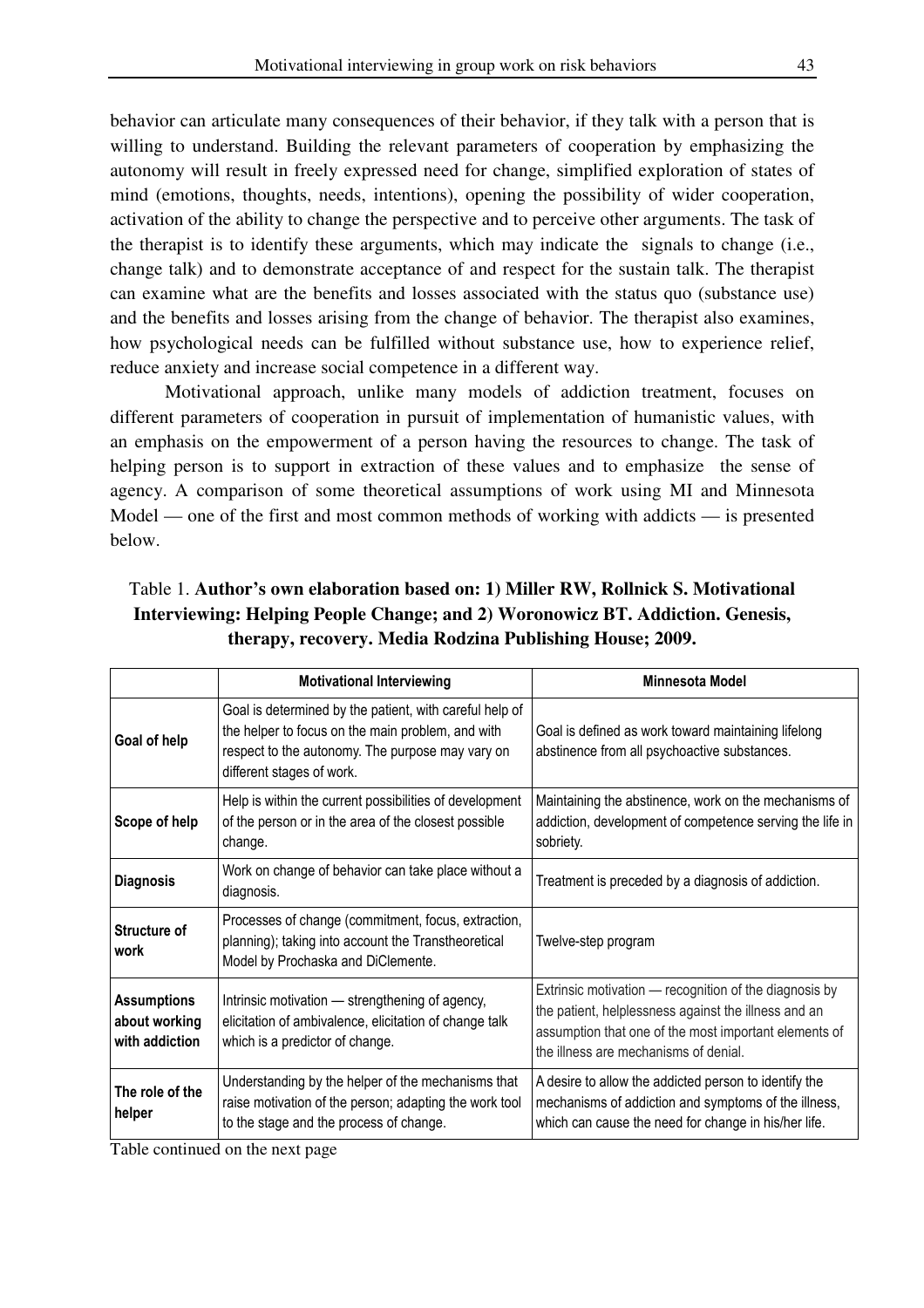| The relationship<br>between the<br>helper and the<br>assisted person | Partnership, based on the principles of humanistic<br>psychotherapy - absolute acceptance, respect of<br>autonomy and empathy expressed to the person.                                                                                                                                                                     | Mentoring, based on treatment of the patient with<br>respect, understanding and dignity for people who suffer<br>from the illness.                               |
|----------------------------------------------------------------------|----------------------------------------------------------------------------------------------------------------------------------------------------------------------------------------------------------------------------------------------------------------------------------------------------------------------------|------------------------------------------------------------------------------------------------------------------------------------------------------------------|
| <b>Motivation</b>                                                    | Motivation is the basic condition of change.                                                                                                                                                                                                                                                                               | Motivation is not a necessary condition for achieving<br>change.                                                                                                 |
| Language of<br>problem<br>description                                | Neutral description of difficulties in a language<br>accepted by the client.                                                                                                                                                                                                                                               | Language description is characteristic for the approach,<br>e.g., a person is determined by the diagnosed illness -<br>an alcoholic, a drug addict.              |
| Resistance                                                           | Resistance is a signal for the helper to change the<br>way of work or the working area. The resistance<br>results from the interaction between the helper and<br>the assisted person. In MI, the term resistance is now<br>replaced by the term "sustain talk" to emphasize the<br>relational origin of client's response. | Resistance is the manifestation of the mechanisms of<br>addiction.                                                                                               |
| Cooperation<br>with other<br>approaches                              | The possibility of integrating the interviewing with<br>other therapeutic approaches, e.g., with CBT,<br>systemic approach.                                                                                                                                                                                                | Inclusion of the relatives in the healing process; the use<br>of an interdisciplinary team of specialists - doctors,<br>individual therapists, group therapists. |

# **The dynamics of motivation — the stages of risk behavior change and processes in motivational work**

 Prochaska and DiClemente [12] created the Transtheoretical Model of Change, presenting motivation as a continuum of several phases, enrolling in the concept of MI. The first stage of change is precontemplation — lack of awareness of the problem, the person does not feel the ambivalence and does not experience crises related to behavior; contemplation a person experiences ambivalence, collects information, evaluates behavior, feels the need to change and at the same time maintains the risk behavior that brings a number of benefits; preparation — the third stage, in which a person considers arguments "for" and "against" various options of change, looks for a method, plans, focuses on the positive aspects of the change; action — using strategy of change and its implementation; sustaining actions — a person makes efforts to maintain the change; and the reoccurrence of risk behavior — a return to earlier stages. Each stage requires a differentiation of intervention by the specialist to support a progress to the next stage of change.

 Miller and Rollnick [1, 9] pointed to four processes in work with a client having a significant impact on overcoming the next stages of change [1, 9]:

– commitment is the first process of collaboration, and its definition is consistent with the concept of building an alliance or creating a therapeutic alliance. It is also the most important part of interviewing, which fulfils several functions: it builds a sense of trust and safety, helps to reduce tension and anxiety limiting mentalization problems. According to a study on the effectiveness of therapy, 20% of the variance is explained by properly established and built therapeutic alliance [13].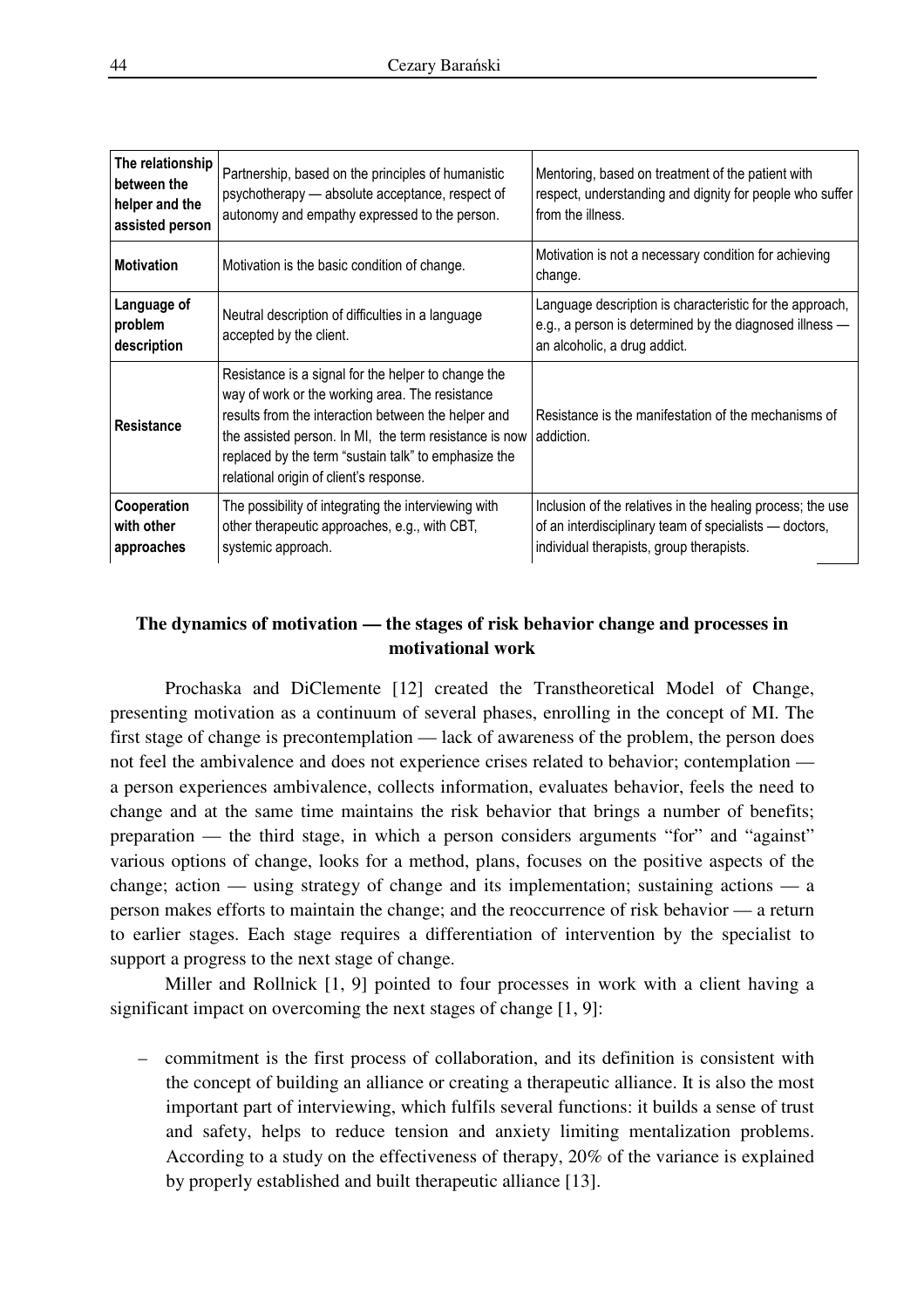- directing it is a directive process where a specialist, on the basis on his/her own knowledge, experience and information obtained from the patient, intervenes in the area of his/her most important problems. Example: "I drink because it helps me in stress, I cannot cope any longer, I argue with someone every day, and sometimes I burst out, yank with someone, and then I come home and I'm tired of everything, lately I took few pills, but I woke up. I know that next time I must use a higher dose." In the above-described situation, it is advisable that the therapist in first place take care of portraying the difficulties provoking suicidal thoughts and focused on finding resources for dealing with situations which may result in tendencies leading to suicidal behavior. In such a situation group may be an additional support, sometimes stronger than the individual work. It should be noted that it is important to examine the risk of suicidal tendencies before taking the person to the group.
- elicitation it involves extracting discrepancies and resources to cope with difficulty by the client. The task of the therapist is being sensitive to sustain talk and supporting the change talk. Daryl Bem [14] proved that people become convinced about the things that they say — self-perception theory [14] and they react with resistance to the information provided by others, which for them are obvious formulation arising discord (reactance) [15]. These assumptions are used in cultural contexts in which alcohol abuse, violence and drug use are stigmatized. Presenting information such as "Drugs are harmful and you need to stop taking them, because you are wasting your health" will not bring benefits, such as campaigns based on the induction of fear visible on packs of cigarettes.
- planning is the final stage of work on the problem, but in many cases the motivational work ends up at triggering the change. Previous processes conducted properly can activate in a person a decision, after which he/she will implement the change alone. This process requires a large mindfulness from the therapist. Work on planning, without considering a pace of work appropriate for a particular person, the appropriate passage through the preceding processes, will be ineffective.

# **Assumptions of group work using motivational interviewing method**

 The ambivalence manifests itself at the level of intrapsychic conflict and can be evoked in an individual work, as well as under the influence of the group. It can be assumed that the group is more effective in this regard. The specificity of its functioning provoke participants people to reveal more contradictions, it develops a wider range of ambivalence, and thus can present more arguments in favor of change and against the status quo of risk behavior. The participant thanks to the group can identify his/her own ambivalence and support others in developing their ambivalence, and hence in changing behavior.

 In the group working using the MI method the change may occur as a result of similar mechanisms that exist in individual work:

– behavior modeling — an important function of the group is learning social skills (especially important in behaviors such as risky sex, aggression and substance abuse due to peer pressure). Working with the group in the spirit of MI with the use of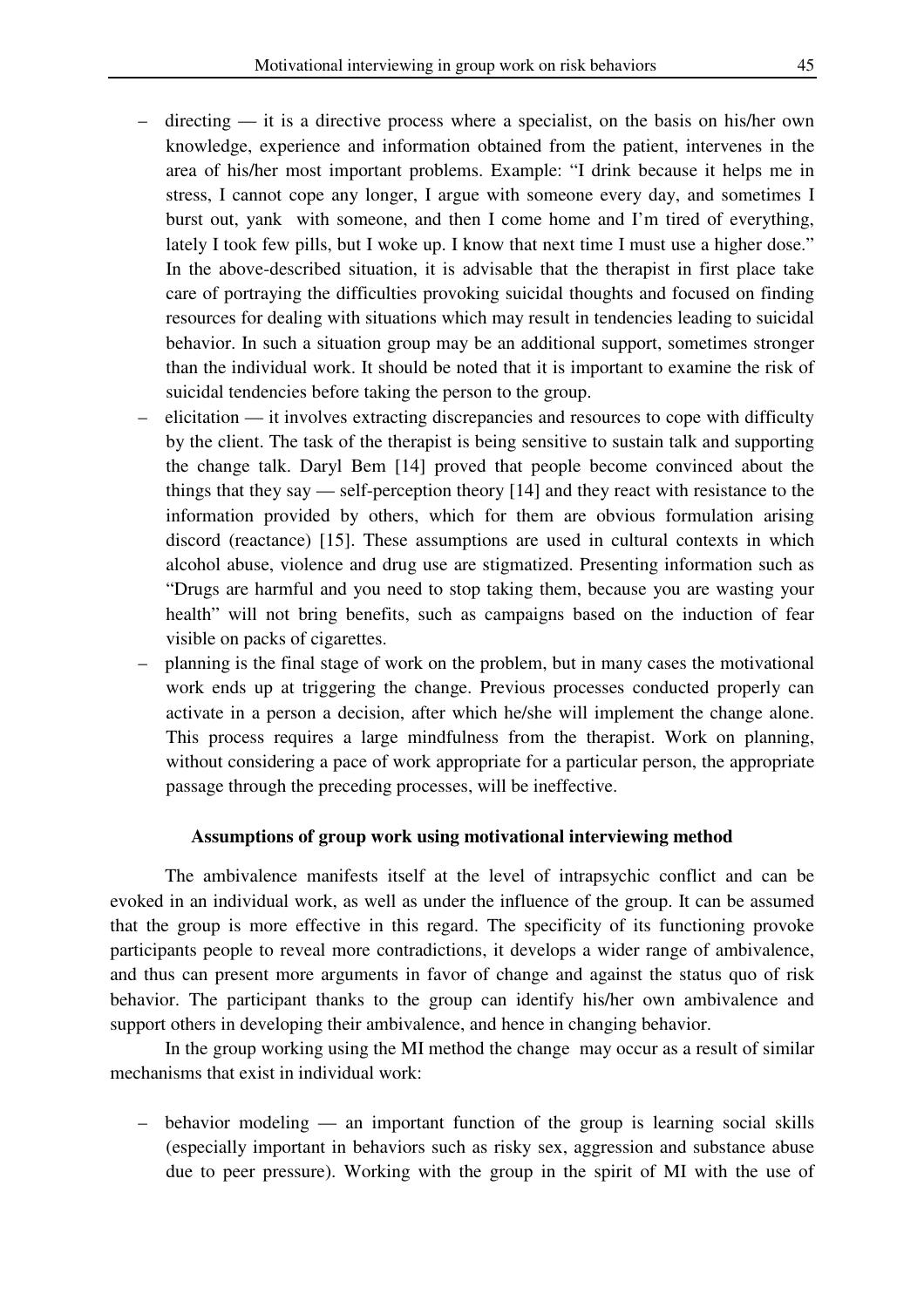reflections, strengthening adaptive behavior and non-confronting questions, opens up a wide variety of behaviors that can be modeled. Yalom [16] emphasizes that the search for patterns of behavior to follow among the participants of the group and in the person of the therapist is one of the strongest factors of recovery in the group therapy;

- internalization of empathic behavior of persons who respect the autonomy of other participants;
- development of group ambivalences regarding risk behaviors and the development of discrepancies in terms of emotions, values, beliefs about individual experiences. Participants can identify their own discrepancies through the narratives of other participants and thereby increase the chance of identifying more convictions that builds sustain talk;
- change talk expressed by one participant in the group can increase the motivation of other people to look for areas of change;
- reflections, as one of the basic tools in MI, allow for more efficient metallization of mental states of others.

 The group also triggers several other mechanisms: identification, community of experiences and behaviors, gaining knowledge and advices from other participants that are strong elements of impact in the change.

# **Phases of group development in Motivational interviewing**

 Wagner and Ignersol [17] proposed four phases of development of the group in motivational approach:

- commitment phase setting norms of the group, the principles of communication and other parameters for secure collaboration. The task of the therapist is to make the process of building commitment and alliance easier, building parameters of safe collaboration which will make, at a later stage, inclination of different perspectives;
- perspectives development phase presenting topics to work, arguments and expressing doubts. The role of the therapist at this stage is to emphasize the similarities between the participants in order to build relationships, facilitate the identification, expressing acceptance for different perspectives and experiences;
- widening the perspective putting greater emphasis on the differences between the participants, highlighting the challenges, encouraging to personal reflection and developing differences and personal values;
- phase of decisions and actions the desire to solve the problem. Motivating participants to take small steps toward the change. Direction of work in the last phase depends largely on the individual needs of the participants.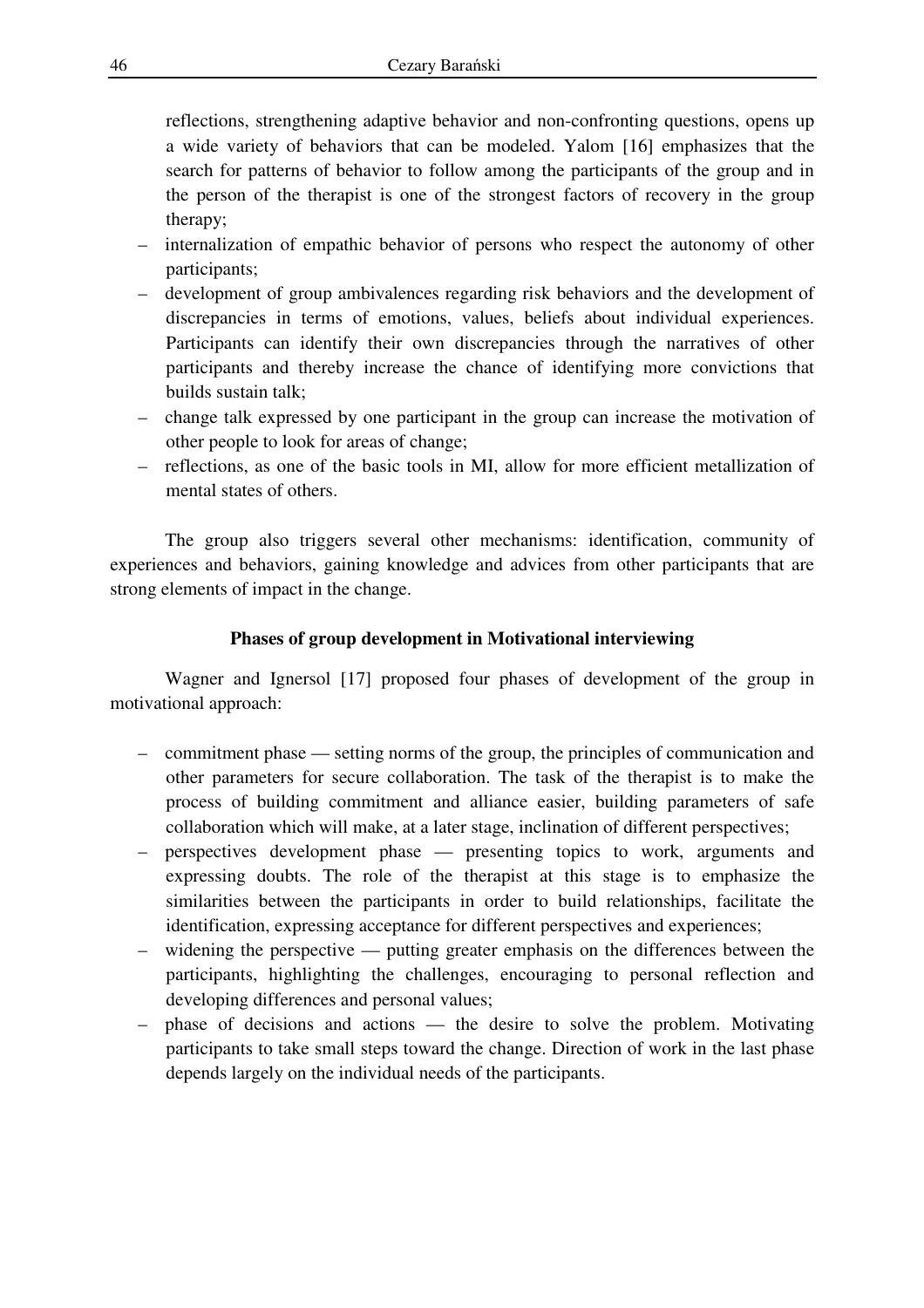## **Group work and individual work**

 In group work, as well as in individual work, it is important to deepen the problem, its skillful directing and maintaining pace of work which is adequate for the group and individual participants. The group is primarily to strengthen the motivation in the context of risk behavior, and the secondly to build social skills. The therapist reinforces the motivation of the participants to exchange thoughts, encourages the discussion between them. It is important to emphasize the direction in which the group is moving, in contrast to the attention focused on the individual work of the participants. Example: "Tomasz says he is ready to abandon the use of amphetamine and the best way for him is total abstinence, Robert says he does not see the point in abandoning drugs, as he has made several attempts, which proved to be ineffective." It will be more beneficial to emphasize: "Everyone has a different experience with amphetamine and different ideas in respect to how to deal in the future, there are also concerns about relapses." In contrast to the individual work of the therapist's role is to put more emphasis on summarizing the thematic areas discussed the group, naming difficulties and highlighting common values that bring the participants together and building group cohesion. For example: "Is is about the relationships with people were less important in the period of drinking, when one begun to abuse substances, cessation of addiction for some people was associated with a large abnegation and loss of important benefits, and in others evoked a sense of emptiness that is hard to fill." The role of the therapist as a person modeling the relationship with others is definitely more important. The aim of the meeting is to make the participants more motivated. The work should be focused on the development of the ambivalence of the whole group, rather than individual participants [18]. The strength of the group is also an obligation undertaken in front of the group is more power than in individual work.

#### **Own experiences**

 The author has several years of experience in the use of motivational methods in the individual work with adults, teenagers, families and groups. He underwent two-year training in MI and obtained a certificate of the motivating therapist. He combines the motivational approach with systemic understanding. He also applies MI in work with people with disorders of the axis I of the DSM (affective disorders, anxiety, psychosis, obsessive-compulsive disorder). In work with groups, he uses MI within the short-term interventions up to 12 meetings in the private clinic (with adults addicted to alcohol, drugs) in education and childcare Centers, schools, non-governmental organizations and correctional facilities (with youth and young adults with behavior like: alcohol abuse, drug abuse, designer drug abuse, risky sexual behavior, aggression, criminal behavior, violence). This work has not been subject to statistical elaboration. Selected processes of assisting work were supervised or intervised. The following conclusions are drawn from the author's own experience and author's attempt to extrapolate MI, created as a method for individual, on group work. In creating a closed group several elements should be taken into consideration: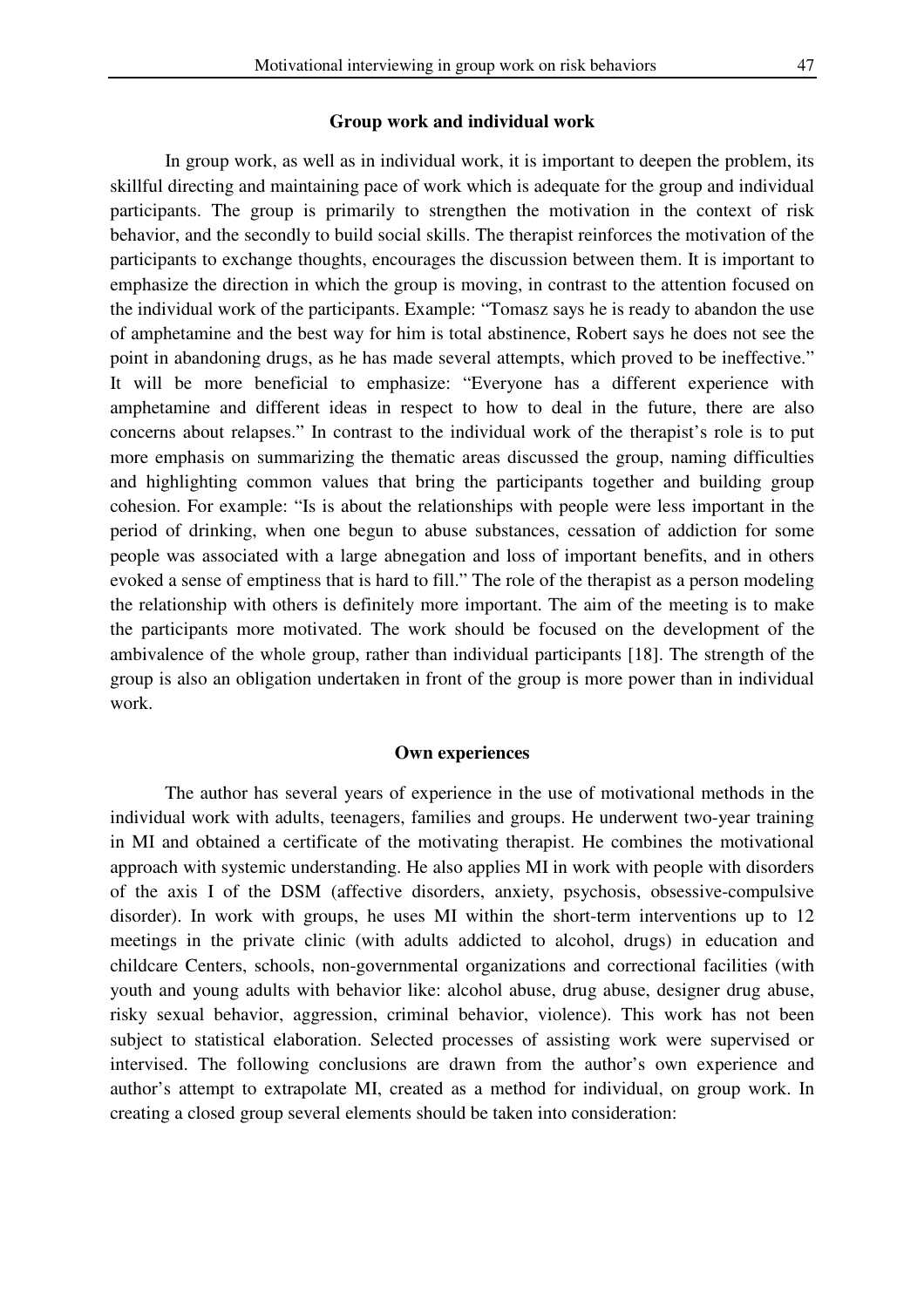- work using motivational interviewing can take place at different stages of help. It can be used as a method of building a group, the method preceding the therapy, motivating to group or individual therapy. It can also support the therapeutic work and be used at different stages of work with a group in the process of engaging in the situation of group crisis or severe resistance. It also works as an independent method of group work or combined with systemic and cognitive understanding, with psychoeducational work, or support work. Participants of a group can simultaneously undergo individual therapy, if the individual therapist's approach does not exclude participation of the patient in both processes;
- type of risk behavior people involved in group work build the parameters necessary for cooperation more quickly, if there is a common experience. In the group in which the majority of people are alcohol abusers, participants using other substances may feel less understood. We also live in social reality, where alcohol abuse is more accepted than drug abuse. Thus, the drug abusers are more stigmatized and may feel more discomfort in a group, experience less acceptance and respect from the group;
- psychological and psychiatric consultation before starting the group work is helpful in the context of the examination of motivation and social skills to work in a group, and help rule out disorders and behaviors that impede the use of it;
- disorders of the axis I of DSM affective, anxiety or psychotic disorder may reduce the opportunity to work on risk behaviors in a group setting. These problems might require at first pharmacological treatment and/or individual psychotherapy, allowing to reduce the ailment increasing risk behaviors;
- strong social anxiety may exclude a person from the group when the level of tension does not allow active participation in the meetings. They may prove to be excessive stressor deterrent to this type of experiences. In this situation, it is also indicated to start the work from individual meetings;
- severe antisocial behavior and current suicidal tendencies of participants they can cause greater level of anxiety in the group, which will make it difficult to get involved in the process and to feel empathy for others;
- disproportion of participants who are at different stages of the change. Participants of risk behaviors group are usually at different stages of the change. Excessive disproportion in the number of participants who are at extremely remote stages of the change may hinder work with the group, and can also increase the risk of drop outs of persons who are at the early stage of the change.

In the motivational work with a group these elements are important:

- differentiation of motivational interventions in such a way, that participants who are at different stages can benefit from the therapeutic effects;
- identification of the group process and the use of intervention in a manner appropriate to the process. Premature use of intervention extracting ambivalence in a situation, when people are at the stage of engagement, may lead to their exclusion;
- different ambivalences different ambivalences result from different system of values, which may give rise to criticism, activate different beliefs and tension between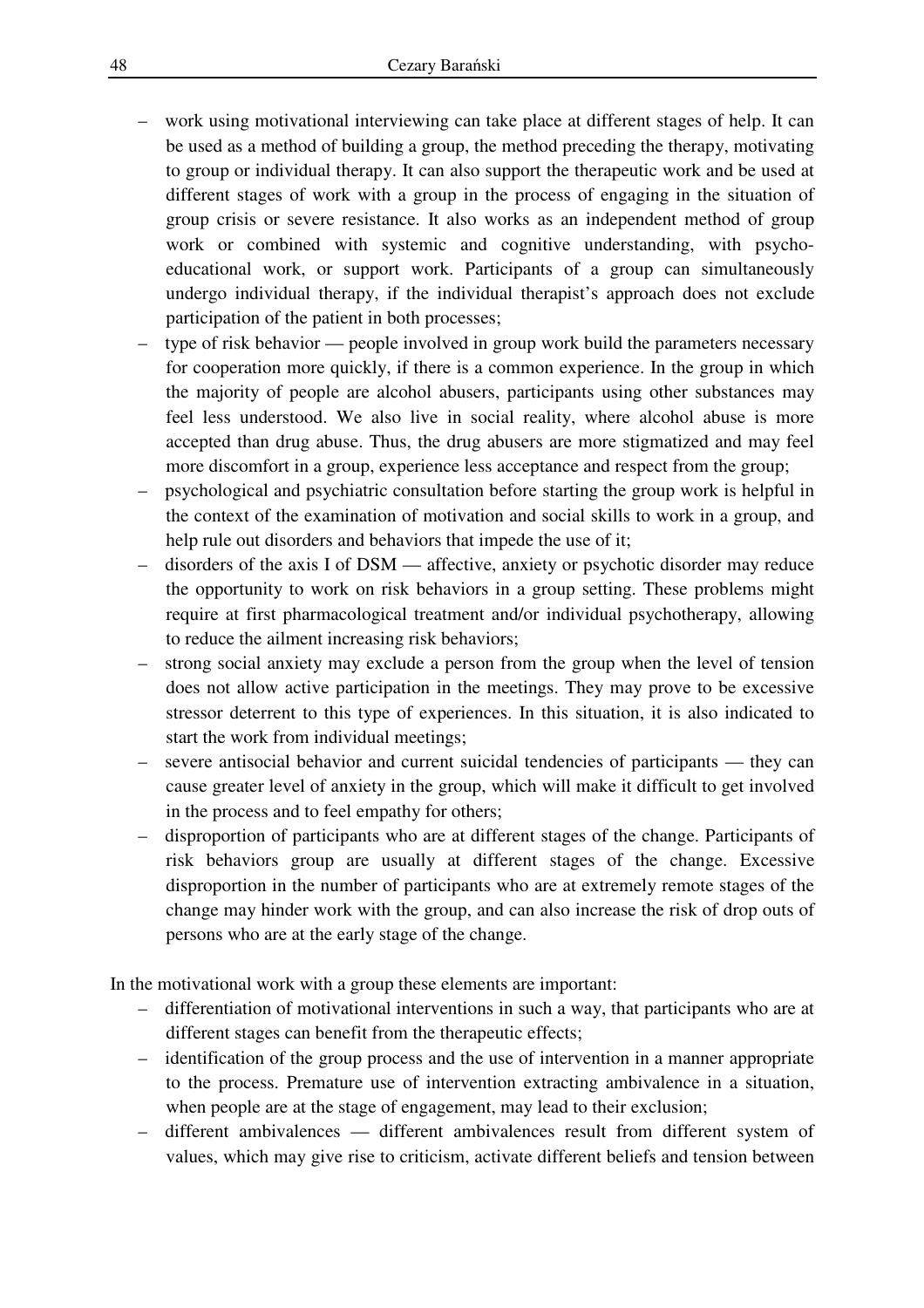people. The role of the therapist is to emphasize these differences and decisive response to the attempts to exclude the participant;

- resistance in a group can be the result of individual difficulties of participants, a manifestation of the lack of appropriate parameters for cooperation, building openness and commitment, and above all, as in the individual work, it may be a sign of excessively confronting or inadequate interventions of the therapist. Previous group experience of participants accustomed to the confrontational style of work or a work based on complete abstinence. Perception of not-confronting approach can be perceived by the participants as a sign of weakness or lack of experience of the therapist. The reflection of deeper problems, showing ambivalence behind such a response, investigating the expectations or discussing the participant's reaction by the group may be helpful in this situation;
- reliance on the work of natural leaders, people with the highest social competence, leading a group toward cooperation and changes in non-adaptive behavior especially important in case of youth and young adults. Clearly defined goals and focus on tasks and taking care of the appropriate atmosphere will be additionally beneficial in the youth group.

 In case of a group at the facility, where freedom is restricted by law, it would be beneficial to work in less numerous groups, from 8 to 10 people. Institutional coercion of school and facilities which often do not ask for permission for motivational work, rises considerable difficulties. Environment managed in an authoritarian way takes away a large part of autonomy and decision-making. In addition, problems can be posed by a significantly different educational system in the facility, characterized by using behavioral methods (allocation of points, ratings, permits, the use of sanctions disproportionate to the offenses, the use of inadequate rewards, punishing only persons who use psychoactive substances in situations when a person is addicted). These methods are forcing people to skip standards in order to avoid sanctions, they often demoralize, at best, they increase external motivation instead of developing internal motivation. In such a situation it will be possible to work toward increasing autonomy in experiencing difficulties and in broadening the experience of mental states. On the other hand, this system will not be useful to build the autonomy of behavior and the tension resulting from the risk of sanctions will limit the expression of emotions and expectations. Observations indicate a strong demand for this type of interventions in facilities, but often work to achieve the change in the overly rigorous system loses raison d'etre. Young people in group work abreact the tension, confront with the therapist and other participants, cross the borders, have a sense of injustice and a lot of anger. A well-defined contract with the institution and the group may be useful here may, but it is not always sufficient. Working in such conditions will certainly require strict supervision, in cooperation with the second therapist or with the whole facility team. The issue of working with young people in facilities with restricted freedom, opens the area that is beyond the scope of this article.

 Yalom [15] draws attention to a number of recovery factors in a group work: altruism, group cohesion, universality, interpersonal learning at the input, interpersonal learning at the output, guidance, catharsis, identification, restoration of family situation, understanding each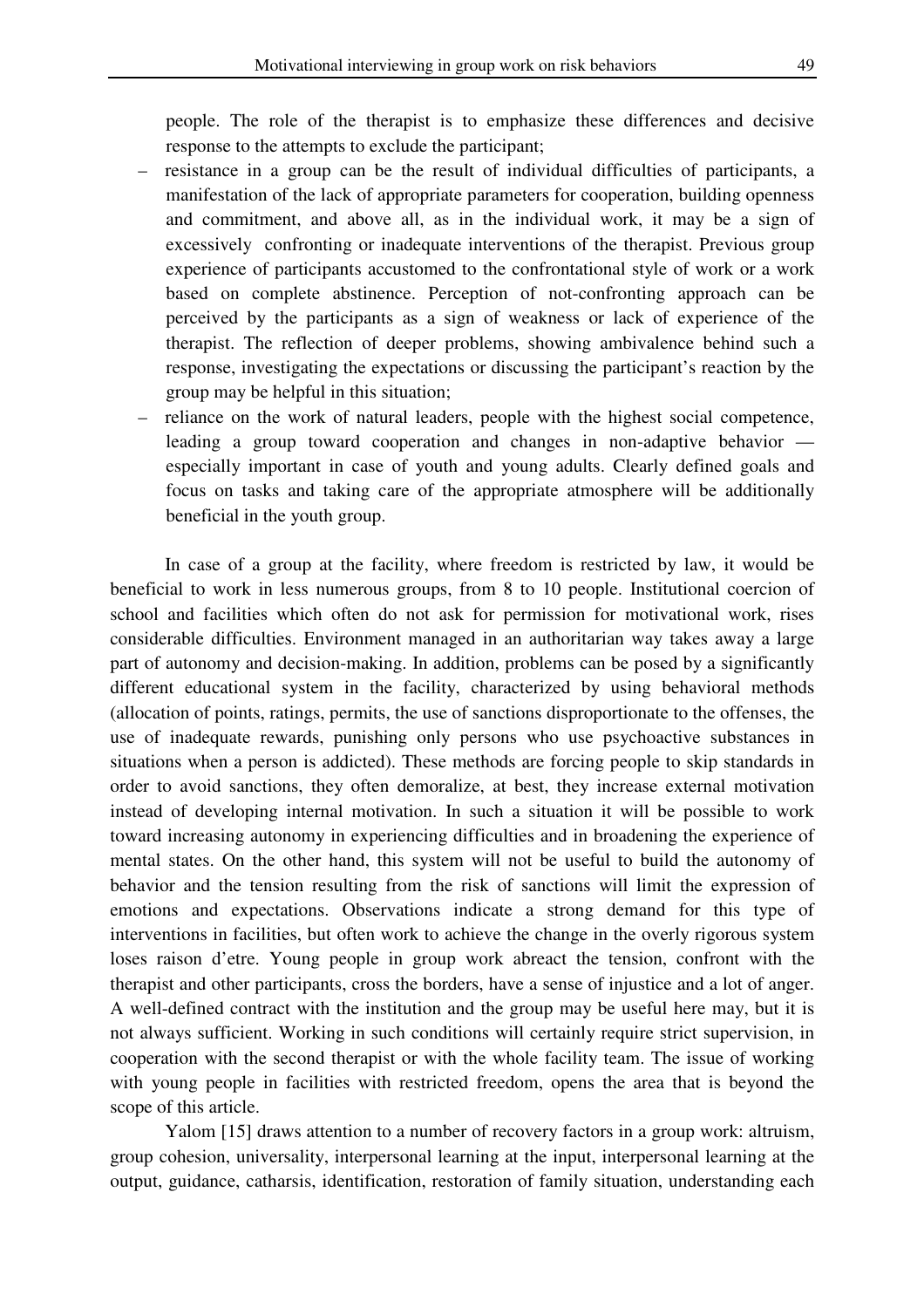other, instilling hope, existential factors. In the case of addicts and substance abusers the strongest recovery factors are consistent elements with the spirit of the motivational approach: altruism — manifested in empathetic behaviors; universality — the belief that one is not the only person with the problem; instilling hope — awareness that the group was able to help others, manifested in expressing change talk. In case of people with psychiatric diagnoses most important is identification — to find someone who can be an inspiration, and modeling by the therapist and other group members.

# **Recapitulation**

 Group meetings are a particular kind of work during which the therapist can use the competencies of participants and may model skills for the development. Group gives a greater sense of support, if it passed through the stage of commitment, building relationship or conflict. The strength of the group also gives a possibility to emphasize a broader spectrum of different needs and emotions, it gives the opportunity to elicit a greater number of ambivalent states, allows for a greater range of support and mutual learning and improving social skills. In contrast to individual work with the use of interviewing, the therapist puts more emphasis on taking care of the process of building cooperation and models the discussion, retreating at a time when the group members will begin to internalize the spirit of the method, the tool and will begin to use them effectively. Experience shows that young people captures the spirit of work through dialogue faster than adults. People who have not experienced other methods of therapies, also learn reflective and supportive messages faster.

 Studies show a rapid increase in the use of psychoactive substances by youth and young adults in recent years, particularly THC, amphetamine and designer drugs. Furthermore, the age of sexual initiation lowers, which in combination with the use of psychoactive substances intensifies the problems. Extreme increase in the use of online media and games — though it does not constitute such a threat as the aforementioned problems significantly affects the development of social competence (adversely affects the emotional intelligence in case of games based on violence, the understanding of the perspective of others, own mental states, and on the development of empathy). In the face of growing social difficulties demand for group work, in the author's opinion, will steadily increase. Emerging new therapeutic problems will require ever greater flexibility from the specialists. The described approach is dynamic — recommendations and guidelines for dealing with people experiencing various problems are being changed with the increase of amount of research. Recent MI studies, confirmed in own observations, show that work with young people in the area of partnership with the accentuation of their decision-making and autonomy is far more beneficial. It is also helpful to use more reflections. A better outlined structure of work, shorter interventions and simpler language may be useful in case of people with cognitive problems. In case of people diagnosed with a psychosis, it is helpful to summarize the stage of work very often. Attention should be paid to the use of reflections, that may be part of a productive symptoms. The greatest strength of MI is the ability to work with people having risk behavior spectrum problems which are additionally burdened with negative social consequences. Studies show favorable effects of work through dialogue in minority groups [5], which experience more stressors, and are at risk of aggression in their environment.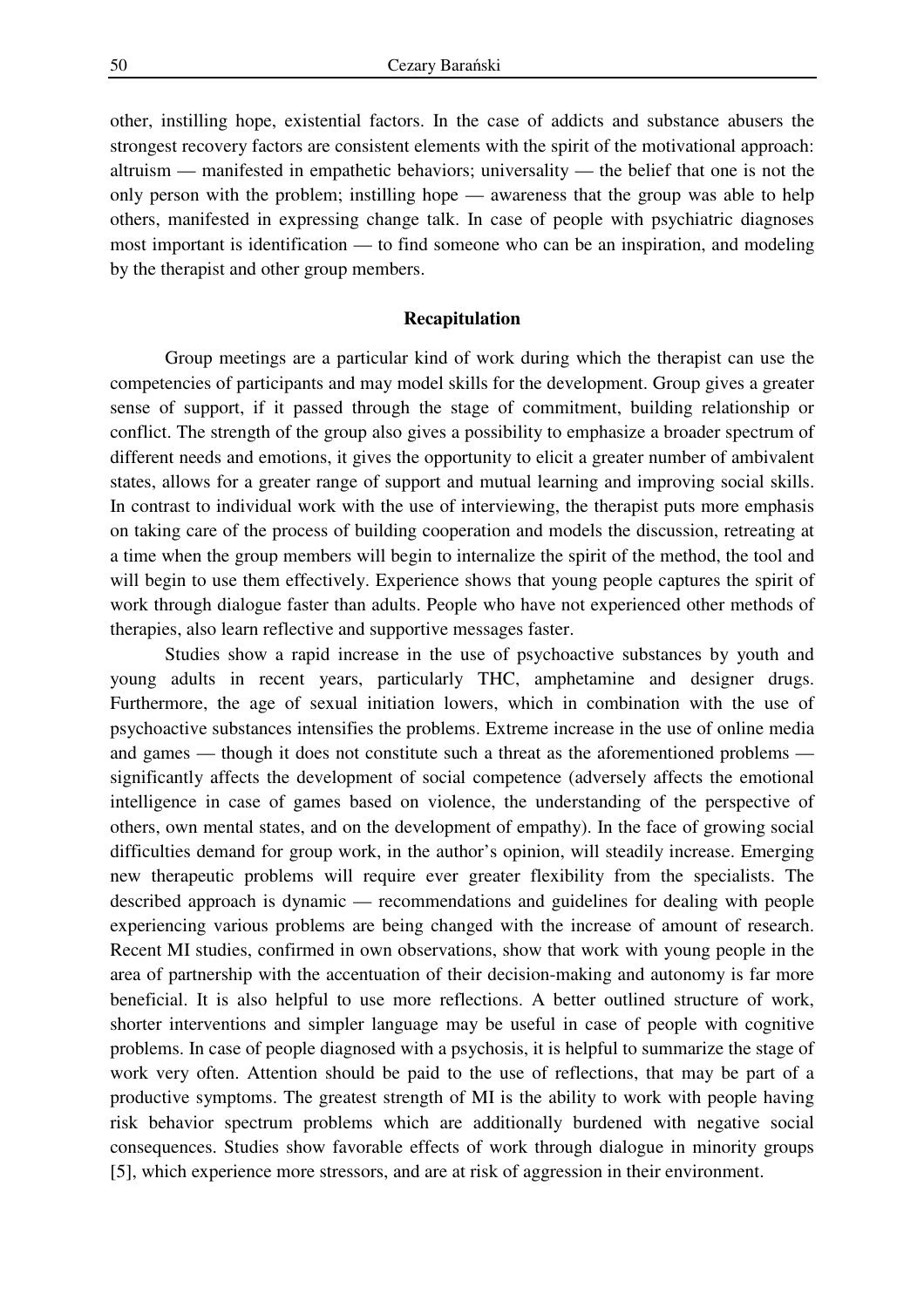There is a tendency to include MI components into other approaches: psychoeducational and supportive groups, groups focused on solutions, work with couples and families, often in cognitive-behavioral therapy. MI is also applicable in the field of medical and social services. It is also consistent with the assumptions of narrative therapy and there are many common elements with an approach based on mentalization [19]. Research area of motivational interviewing in group work has already began to develop in Western countries. Due to the effectiveness of this approach in individual work and reducing the time and costs in the group methods, this proposal can be very promising — not only for participants of groups, but also for decision-makers taking into consideration the economic factor of treatment.

#### **References**

- 1. Miller RW, Rollnick S. Dialog motywujący. Jak pomóc ludziom w zmianie. Kraków: Wydawnictwo Uniwersytetu Jagiellońskiego; 2014.
- 2. Saunders B, Wilkinson C, Philips M. The impact of a brief motivational intervention with opiate users attending a metadone programme. Addict. 1995; 90(3): 415–424.
- 3. Brown JM, Miller WR. Impact of motivational interviewing on participation in residential alcoholism treatment. Psychol. Addict. Behav. 1993: 7211–7218.
- 4. Lundahl B, Burke B. The effectiveness and applicability of motivational interviewing: a practice–friendly review of four meta-analyses. J. Clin. Psychol. 2009; 65(11): 1232– 1245.
- 5. Aubrey LL. Motivational interviewing with adolescents presenting for outpatients substance abuse treatment. Univeristy of New Mexico. Disertation Abstracts International 1998: 59–03B, 1357.
- 6. Jensen CD, Cushing CC, Aylward BS, Craig JT, SorelI DM, Steele RG. Effectiveness of motivational interviewing interventions for adolescent substance use behavior change: a meta-analytic review. J. Consult. Clin. Psychol. 2011; 79(4): 433–440.
- 7. Hermans HJM. Polifonia umysłu: wielogłosowe i dialogowe Ja. Gdańsk: GWP; 2008.
- 8. White M. Therapeutic conversation. London: Norton; 1993.
- 9. Moyers TB, Martin T. Therapeutist influence on client language during motivational interviewing session. J. Subst. Abused Treat. 2006: 245–251.
- 10. Gordon T. Wychowanie bez porażek. Warszawa: Instytut Wydawniczy Pax; 1999.
- 11. Foucault M. Space. Knowledge and power. New York: Pantheon; 1984.
- 12. Prochaska JO, DiClemente CC. The transteoretical approach: crossing traditional boundaries of therapy. W: Miller WR. Wzmacnianie motywacji do zmiany w terapii nadużywania substancji. Warszawa: Parpamedia; 2009.
- 13. Friedlander ML, Escudero V, Heatherington L. Therapeutic alliances in couple and family therapy. An empirically informed guide to practice. American Psychological Association: Washington, DC; 2006.